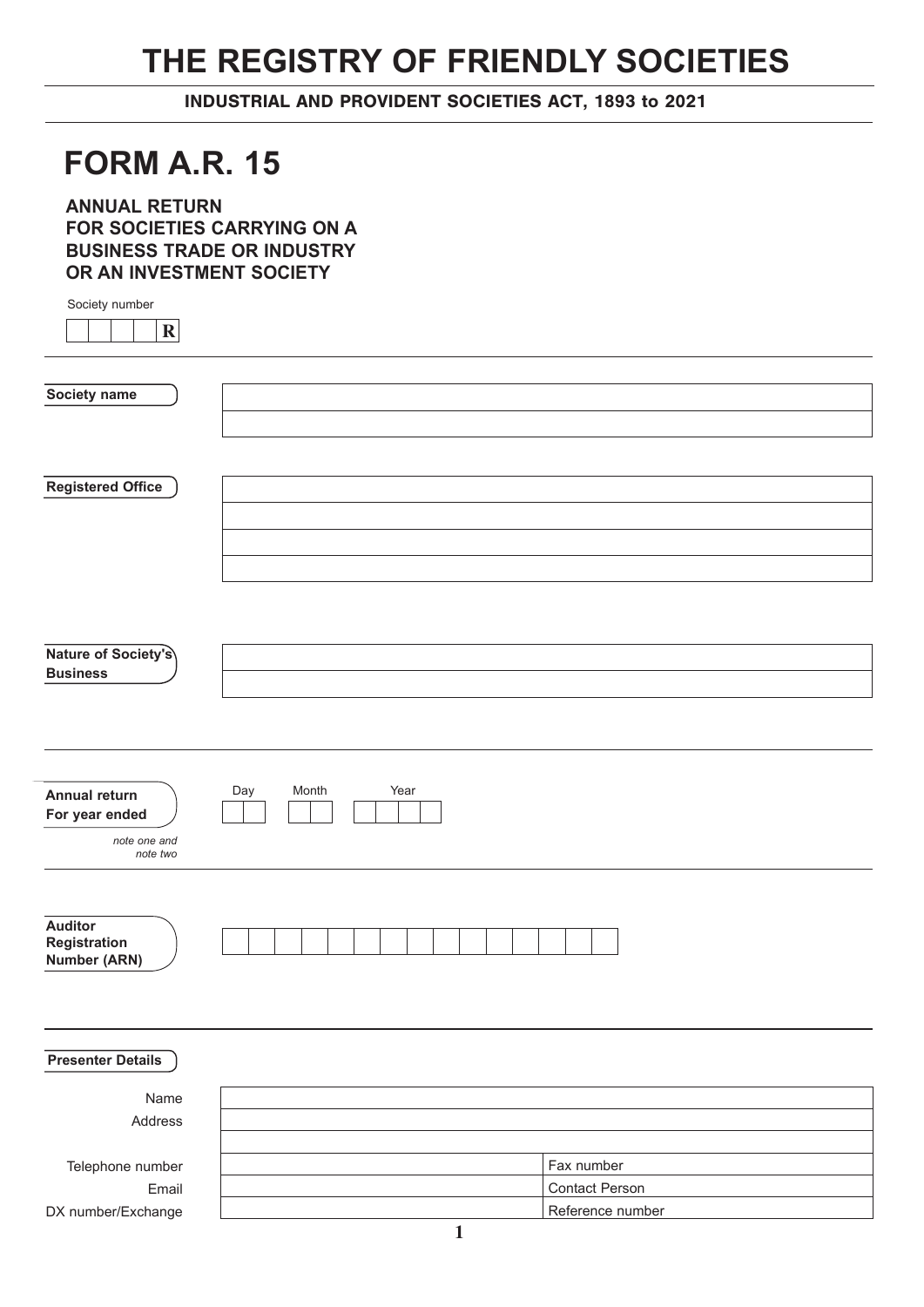| <b>Return as to Members</b>                              | <b>Enter Number in each case</b>                                                                                                                                                                                                                                                                                                                                                                                                                         |              | <b>Individuals</b> | <b>Societies</b> |
|----------------------------------------------------------|----------------------------------------------------------------------------------------------------------------------------------------------------------------------------------------------------------------------------------------------------------------------------------------------------------------------------------------------------------------------------------------------------------------------------------------------------------|--------------|--------------------|------------------|
|                                                          | Members at the beginning of the Year                                                                                                                                                                                                                                                                                                                                                                                                                     |              |                    |                  |
|                                                          | Members admitted during the Year                                                                                                                                                                                                                                                                                                                                                                                                                         |              |                    |                  |
|                                                          | Members whose Membership has ceased<br>during the year                                                                                                                                                                                                                                                                                                                                                                                                   |              |                    |                  |
|                                                          | Members at the end of the Year                                                                                                                                                                                                                                                                                                                                                                                                                           |              |                    |                  |
|                                                          |                                                                                                                                                                                                                                                                                                                                                                                                                                                          |              |                    |                  |
| <b>Provision of Credit</b>                               | Does the Society give Credit?                                                                                                                                                                                                                                                                                                                                                                                                                            | Yes          | N <sub>o</sub>     |                  |
|                                                          | If Yes, state to what extent                                                                                                                                                                                                                                                                                                                                                                                                                             |              |                    |                  |
|                                                          |                                                                                                                                                                                                                                                                                                                                                                                                                                                          |              |                    |                  |
|                                                          | If credit is given, state the Rule number authorising it                                                                                                                                                                                                                                                                                                                                                                                                 |              |                    |                  |
|                                                          | If not authorised by Rule, state circumstances in which it is allowed:                                                                                                                                                                                                                                                                                                                                                                                   |              |                    |                  |
|                                                          |                                                                                                                                                                                                                                                                                                                                                                                                                                                          |              |                    |                  |
|                                                          |                                                                                                                                                                                                                                                                                                                                                                                                                                                          |              |                    |                  |
|                                                          | We confirm that the Society has                                                                                                                                                                                                                                                                                                                                                                                                                          |              |                    |                  |
| <b>Financial Information</b> )                           | been trading in the last year                                                                                                                                                                                                                                                                                                                                                                                                                            | Yes          | N <sub>o</sub>     |                  |
|                                                          | Financial Information from the<br>Accounts for the year ended                                                                                                                                                                                                                                                                                                                                                                                            | Day<br>Month | Year               |                  |
|                                                          |                                                                                                                                                                                                                                                                                                                                                                                                                                                          |              | €                  | Previous Year €  |
|                                                          | <b>Total Assets</b>                                                                                                                                                                                                                                                                                                                                                                                                                                      |              |                    |                  |
|                                                          | <b>Total Income</b>                                                                                                                                                                                                                                                                                                                                                                                                                                      |              |                    |                  |
|                                                          | <b>Salaries and Wages</b><br>Profit/(loss) before Tax                                                                                                                                                                                                                                                                                                                                                                                                    |              |                    |                  |
|                                                          | <b>Number of Employees</b>                                                                                                                                                                                                                                                                                                                                                                                                                               |              |                    |                  |
|                                                          |                                                                                                                                                                                                                                                                                                                                                                                                                                                          |              |                    |                  |
|                                                          | <b>Government Grants</b>                                                                                                                                                                                                                                                                                                                                                                                                                                 |              |                    |                  |
|                                                          | <b>Other Grants</b>                                                                                                                                                                                                                                                                                                                                                                                                                                      |              |                    |                  |
|                                                          | <b>Total Grants</b>                                                                                                                                                                                                                                                                                                                                                                                                                                      |              |                    |                  |
|                                                          | <b>Investments</b> (Investment Societies only)                                                                                                                                                                                                                                                                                                                                                                                                           |              |                    |                  |
| <b>Donations for</b><br>political purposes<br>note three | The Electoral Act, 1997 (as amended) requires Industrial and Provident Societies, among<br>other bodies, to declare in their Annual Returns certain donations made for policital purposes.<br>Detail of donations, as defined in the notes to this form, made during the year ended should<br>be entered. If no such donations were made please tick the box "None".<br>None<br>Name of person, political party or third party to whom donation was made |              |                    |                  |
|                                                          |                                                                                                                                                                                                                                                                                                                                                                                                                                                          |              |                    |                  |
|                                                          | Value of donation                                                                                                                                                                                                                                                                                                                                                                                                                                        |              |                    |                  |
|                                                          | €/                                                                                                                                                                                                                                                                                                                                                                                                                                                       |              |                    |                  |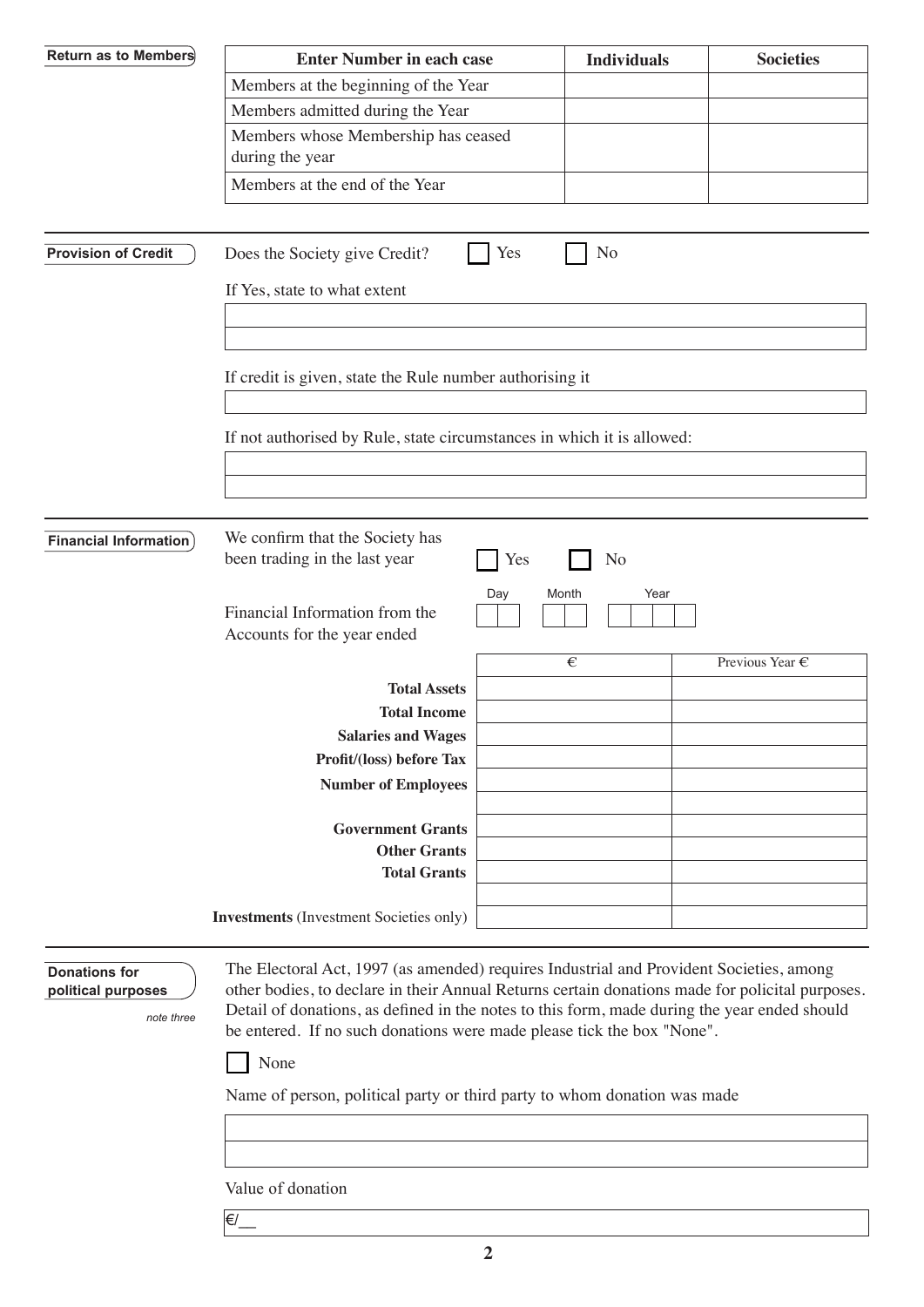| <b>COMMITTEE OF MANAGEMENT*</b> |                    | Date: | Month<br>Day | Year           |
|---------------------------------|--------------------|-------|--------------|----------------|
| <b>Name</b>                     | <b>Office Held</b> |       |              | <b>Address</b> |
|                                 |                    |       |              |                |
|                                 |                    |       |              |                |
|                                 |                    |       |              |                |
|                                 |                    |       |              |                |
|                                 |                    |       |              |                |
|                                 |                    |       |              |                |
|                                 |                    |       |              |                |
|                                 |                    |       |              |                |

\*If the names are more than can be conveniently inserted here, they may be added (with particulars required) on a separate page.

| OFFICERS IN CHARGE OF MONEY* |          |         | <b>SECURITY</b>   |                |
|------------------------------|----------|---------|-------------------|----------------|
| Name                         | Position | Address | Maximum Cash Held | Bond/Guarantee |
|                              |          |         |                   |                |
|                              |          |         |                   |                |
|                              |          |         |                   |                |
|                              |          |         |                   |                |
|                              |          |         |                   |                |
|                              |          |         |                   |                |
|                              |          |         |                   |                |
|                              |          |         |                   |                |

\*If the names are more than can be conveniently inserted here, they may be added (with particulars required) on a separate page.

**Certification**

We, the undersigned, hereby certify that the information contained in this Annual Return and appended pages are to the best of our knowledge and belief correct and in accordance with the law.

**Signed:**

| Secretary   | Name in block<br>capitals or typescript    |
|-------------|--------------------------------------------|
| Chairperson | Name in block<br>capitals or typescript    |
| Treasurer   | Name in block<br>capitals or typescript    |
|             | [all signatures must be in blue/black ink] |
| Date:       |                                            |